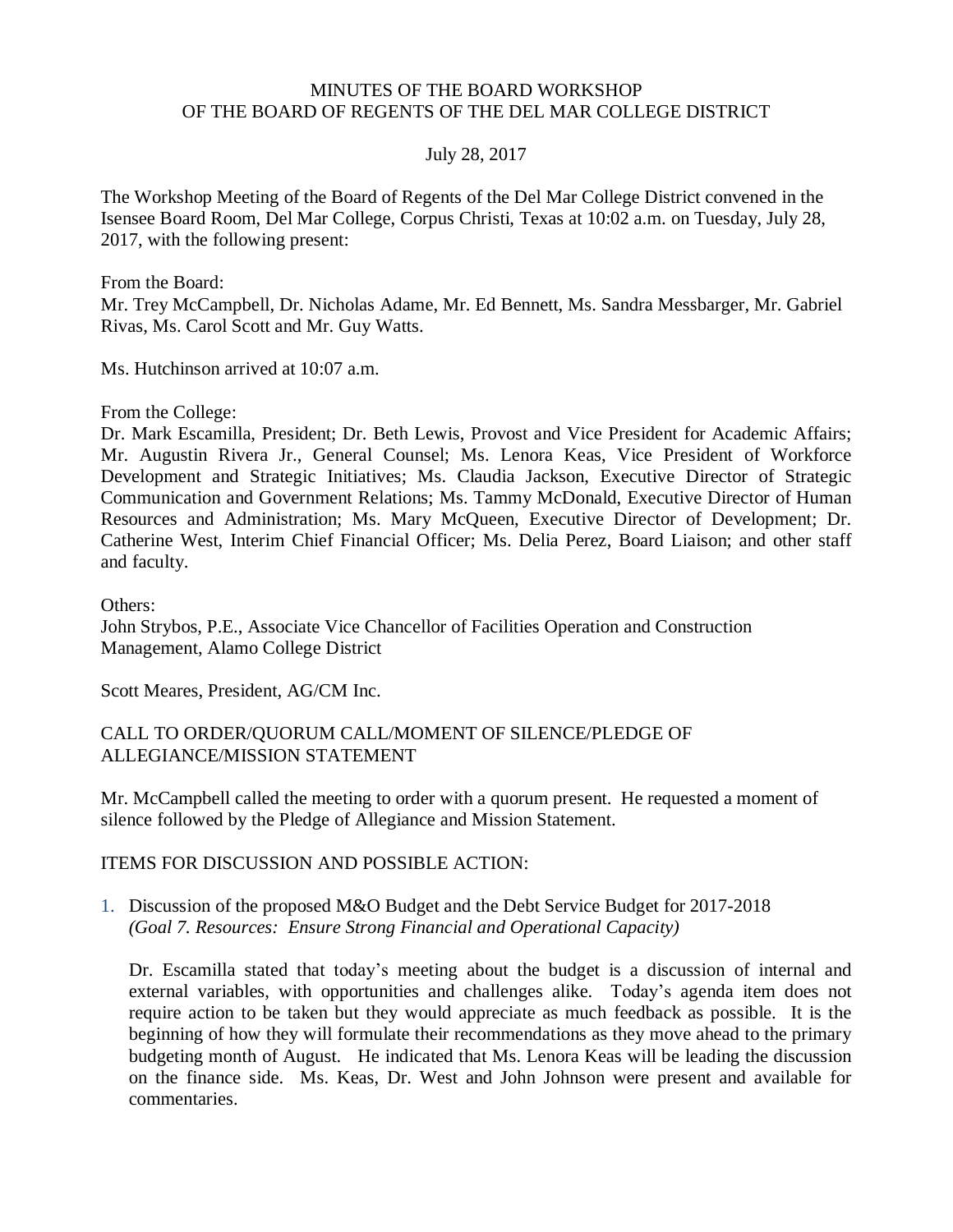Ms. Keas thanked the team that put all of the work together, including Tammy McDonald, Claudia Jackson, Dr. West, and John Johnson. Ms. Keas stated that Deans, Administration, Faculty and Staff have been very involved in the budgeting process over the last few months.

Ms. Keas presented the budget information and Dr. Escamilla and Ms. Keas provided input and responded to questions from the Board throughout the presentation. See included [Budget](http://www.delmar.edu/WorkArea/DownloadAsset.aspx?id=2147485894) [Presentation.](http://www.delmar.edu/WorkArea/DownloadAsset.aspx?id=2147485894)

Dr. Escamilla reported that during prior budget cycles the College has held tight on tuition and he understands the impact on students when there is an increase. They will review the practices on tuition and as they look for increases to be on a more gradual basis as they move ahead. The College has held back on the overall tax rates, even though they realize it was technically and legally a tax increase, they have held on those rates as the history indicates. What is happening today is not totally unexpected from last year, the tax base was the biggest anomaly. As far as commitment to the employees, they always want to do better, they want to do the best they can afford to do, and the College is in a very solid position. He is confident they will come back with a balanced budget by the end of next month.

Dr. Escamilla stated that the meeting on August  $8<sup>th</sup>$  will provide an opportunity for more discussion.

The Board Chair asked for public comments regarding this item. There were no public comments.

The Board Chair reordered the meeting (with no objection) and opened the floor for General Public Comments.

Mr. Jack Gordy: comment regarding the bylaws, he would like it changed to state that any complaint should be in writing.

Dr. Teresa Klein made an announcement about the College hosting and co-sponsoring the Social Justice Forum on September 15 and 16. Mr. Morris Dees is the guest speaker, he is the cofounder of the Southern Poverty Law Center and there will be additional speakers, with the focus being on social justice.

Mr. McCampbell announced a recess at 12:00 p.m.

The Board reconvened at 12:16 p.m.

2. Discussion and possible action to authorize the Administration to adopt new evaluation criteria for the Request for Qualifications (RFQ) selection process for Architectural/Engineering Services and the Request for Proposal (RFP) selection process for Construction Manager-at-Risk Services…………………………………..Mr. August Alfonso *(Goal 7. Resources: Ensure Strong Financial and Operational Capacity)*

\_\_\_\_\_\_\_\_\_\_\_\_\_\_\_\_\_\_\_\_\_\_\_\_\_\_\_\_\_\_\_\_\_\_\_\_\_\_\_\_\_\_\_\_\_\_\_\_\_\_\_\_\_\_\_\_\_\_\_\_\_\_\_\_\_\_\_\_\_\_\_\_\_\_\_\_\_\_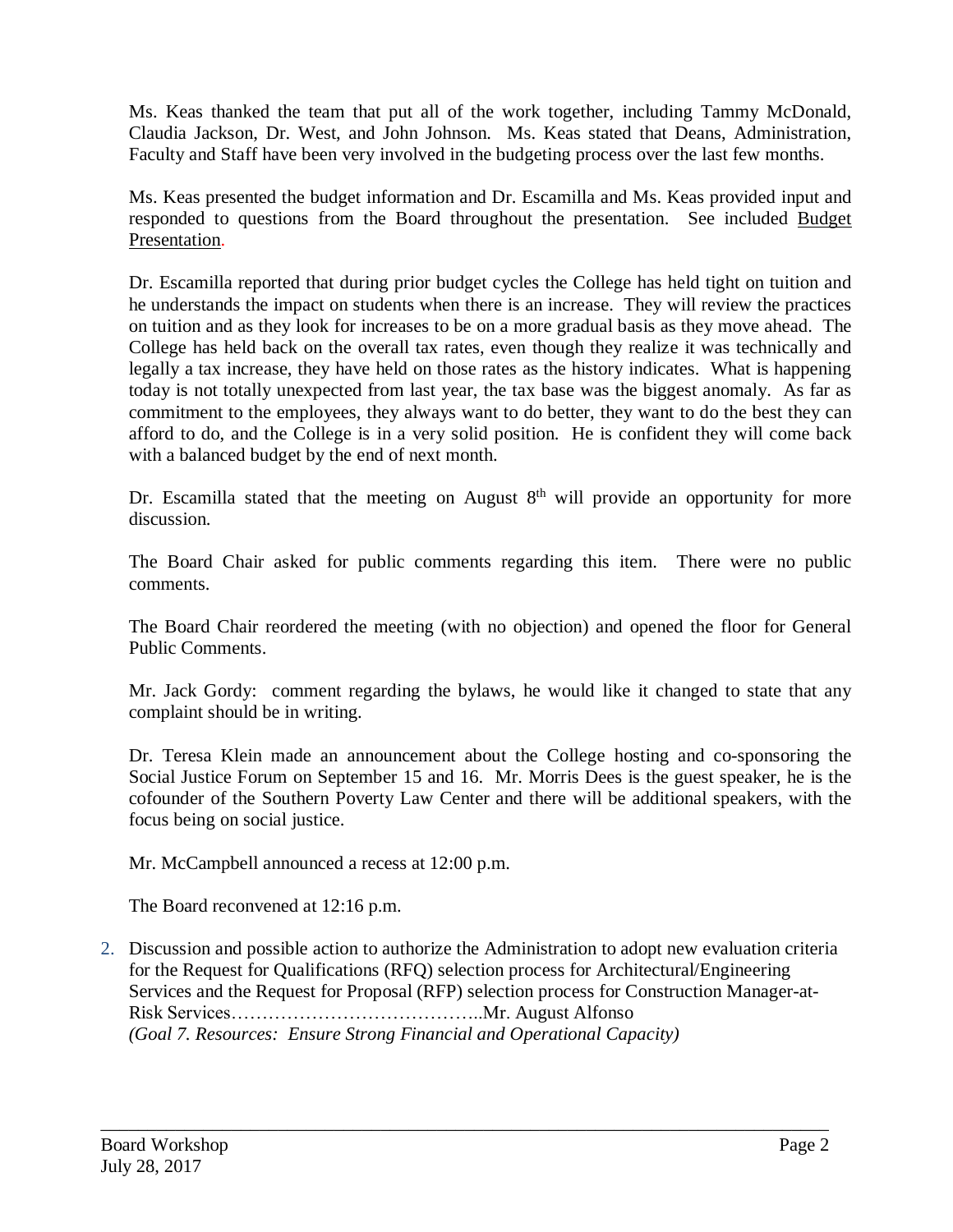Mr. McCampbell reminded the meeting attendees and viewing audience that over the last few months the Board has been discussing a new process, reviewing and revising their criteria and rolling new things out and this is the next iteration of that discussion.

Dr. Escamilla added that as they move into the procurement and construction methodology, he would like an opportunity to frame what the College will discuss today. At the July meeting they spent a lot of time going through the College's procurement methodologies and today is another opportunity. This includes both the 2014 and 2016 Capital Improvement Programs at Del Mar College. The items that they have discussed with the methodologies and procurement on the 2014 Bond have not changed and they will bring those back to the Board for final resolution. They will focus on the 2016 Bond today because it has the shortest timelines for procurement purposes in order for the College to meet the timelines they have set forth. The presentation will be brought forth by Mr. August Alfonso, and also present today to assist with this discussion is Scott Meares from AG/CM, AG/CM is the College's program managing firm, and John Strybos, Associate Vice Chancellor of Facilities at Alamo Community College. Dr. Escamilla thanked Mr. Meares and Mr. Strybos in their service to the College.

Mr. Alfonso stated that today for the Board's consideration are two evaluation criteria that will be presented today for architectural and engineering services when the College goes out for RFQs as well as solicitation for construction manager at risk. In an effort to provide the Board of Regents as much information as possible, they have invited Scott Meares and John Strybos to today's meeting. Mr. Alfonso indicated that this information has been a team effort which included David Davila, Director of Purchasing and Business Services, and Robert Duffie, Director of Facilities.

The presentation contained significant details and information; Mr. Alfonso, Mr. Meares and Mr. Strybos responded to questions from the Regents. See included [Capital Improvement Program](http://www.delmar.edu/WorkArea/DownloadAsset.aspx?id=2147485953)  [Presentation.](http://www.delmar.edu/WorkArea/DownloadAsset.aspx?id=2147485953)

After discussion of item 2, the Board provided further input to administration as to how to proceed with Regular Agenda Item 2, in conjunction with Items 3 and 4. No discussion was conducted on Regular Agenda Items 3 and 4 because Items 2, 3, and 4 will be brought back to the Board at a later date.

- 3. Discussion and possible action to authorize the Administration to issue a Request for Qualifications (RFQ) to solicit Architectural/Engineering Services for the 2016 Capital Improvement Program – South Side Campus Construction Project…….Mr. August Alfonso (Goal 7. Resources: Ensure Strong Financial and Operational Capacity)
- 4. Discussion and possible action to authorize the Administration to issue a Request for Proposal (RFP) and the use of Construction Manager-at-Risk as the construction delivery method in the solicitation of General Construction Services for the 2016 Capital Improvement Program – South Side Campus Construction Project……Mr. August Alfonso (Goal 7. Resources: Ensure Strong Financial and Operational Capacity)

\_\_\_\_\_\_\_\_\_\_\_\_\_\_\_\_\_\_\_\_\_\_\_\_\_\_\_\_\_\_\_\_\_\_\_\_\_\_\_\_\_\_\_\_\_\_\_\_\_\_\_\_\_\_\_\_\_\_\_\_\_\_\_\_\_\_\_\_\_\_\_\_\_\_\_\_\_\_

The Board did not go into Closed Session.